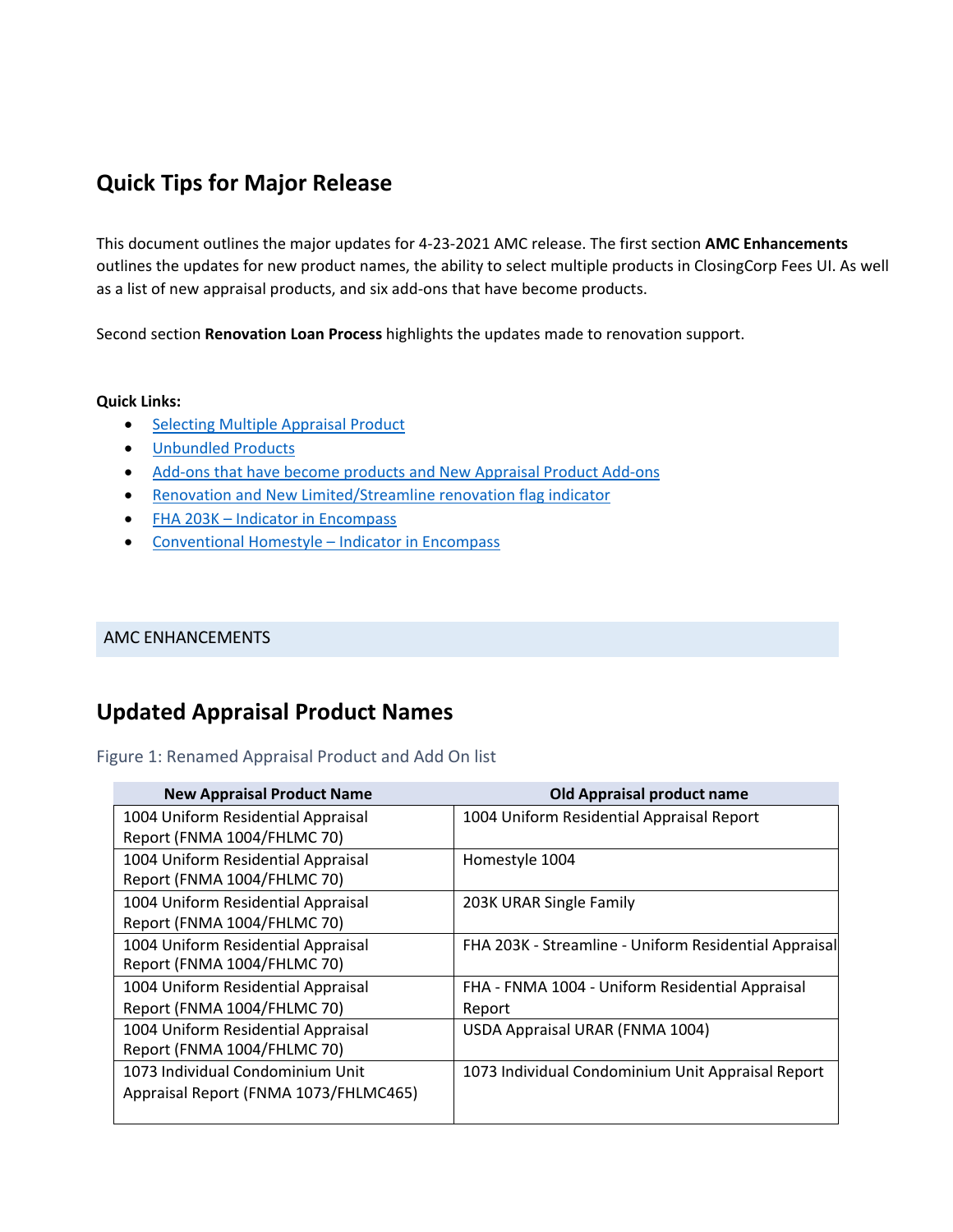| 1073 Individual Condominium Unit<br>Appraisal Report (FNMA 1073/FHLMC465)    | 203K URAR Condo                                                             |
|------------------------------------------------------------------------------|-----------------------------------------------------------------------------|
|                                                                              |                                                                             |
| 1073 Individual Condominium Unit                                             | FHA - FNMA 1073/FHLMC 465 - Individual                                      |
| Appraisal Report (FNMA 1073/FHLMC465)                                        | CondominiumUnit                                                             |
| 1073 Individual Condominium Unit                                             | Homestyle 1073                                                              |
| Appraisal Report (FNMA 1073/FHLMC465)                                        |                                                                             |
| 1073 Individual Condominium Unit                                             | <b>USDA Appraisal - Condo</b>                                               |
| Appraisal Report (FNMA 1073/FHLMC465)                                        |                                                                             |
| Small Residential Income Property Appraisal                                  | 2-4 Unit Small Res. Income Prop. (FNMA 1025/FHLMC                           |
| Report (FNMA 1025/FHLMC 72)                                                  | 72)                                                                         |
| Small Residential Income Property Appraisal<br>Report (FNMA 1025/FHLMC 72)   | FHA 203K 2-4 Unit Small Res. Income Prop                                    |
| <b>Small Residential Income Property</b>                                     | FHA 203K Streamline - 2-4 Unit Small Res. Income                            |
| Appraisal Report (FNMA 1025/FHLMC 72)                                        | Prop                                                                        |
| Small Residential Income Property Appraisal<br>Report (FNMA 1025/FHLMC 72)   | Homestyle 1025                                                              |
| Small Residential Income Property Appraisal<br>Report (FNMA 1025/FHLMC 72)   | Multi-Family FHA (FNMA 1025)                                                |
| Small Residential Income Property Appraisal<br>Report (FNMA 1025/FHLMC 72)   | USDA Appraisal Multi Family (2-4 Units)                                     |
| Manufactured Home Appraisal Report                                           | FNMA 1004C / FHLMC 70B - Manufactured                                       |
| (FNMA 1004C/FHLMC 70B)                                                       | HomeAppraisal                                                               |
| Manufactured Home Appraisal Report<br>(FNMA 1004C/FHLMC 70B)                 | 203K URAR Manufactured home - 1004c                                         |
| Manufactured Home Appraisal Report                                           | FHA - FNMA 1004C / FHLMC 70B - Manufactured                                 |
| (FNMA 1004C/FHLMC 70B)                                                       | Home<br>Appraisal                                                           |
| Manufactured Home Appraisal Report                                           | <b>USDA Appraisal Manufactured</b>                                          |
| (FNMA 1004C/FHLMC 70B)                                                       |                                                                             |
| Compliance Inspection Report (HUD-<br>92051)                                 | 92051 FHA Compliance Inspection (CIR)                                       |
| Loan Prospector Condition and                                                | FHLMC 2070 - Condition and Marketability                                    |
| Marketability Report (FHLMC 2070)                                            | Report - Exterior Inspection                                                |
| FNMA 1075/FHLMC 466 - Individual                                             | FNMA 1075/FHLMC 466 - Individual                                            |
| Condominium Unit Appraisal Report -                                          | Condominium UnitAppraisal Report - Exterior                                 |
| <b>Exterior Inspection</b>                                                   | Inspection                                                                  |
| FNMA 2000/FHLMC 1032 - One-Unit<br>Residential Appraisal Field Review Report | FNMA 2000/FHLMC 1032 - One-Unit Residential<br>AppraisalField Review Report |
| FHA - FNMA 2000/FHLMC 1032 - One-                                            | FHA - FNMA 2000/FHLMC 1032 - One-Unit                                       |
| Unit Residential Appraisal Field Review                                      | ResidentialAppraisal Field Review Report                                    |
| Report                                                                       |                                                                             |
| FNMA 2000A/FHLMC 1072 - 2 to 4 Units                                         | FNMA 2000A/FHLMC 1072 - 2 to 4 Units                                        |
| Residential Appraisal Field Review Report                                    | ResidentialAppraisal Field Review Report                                    |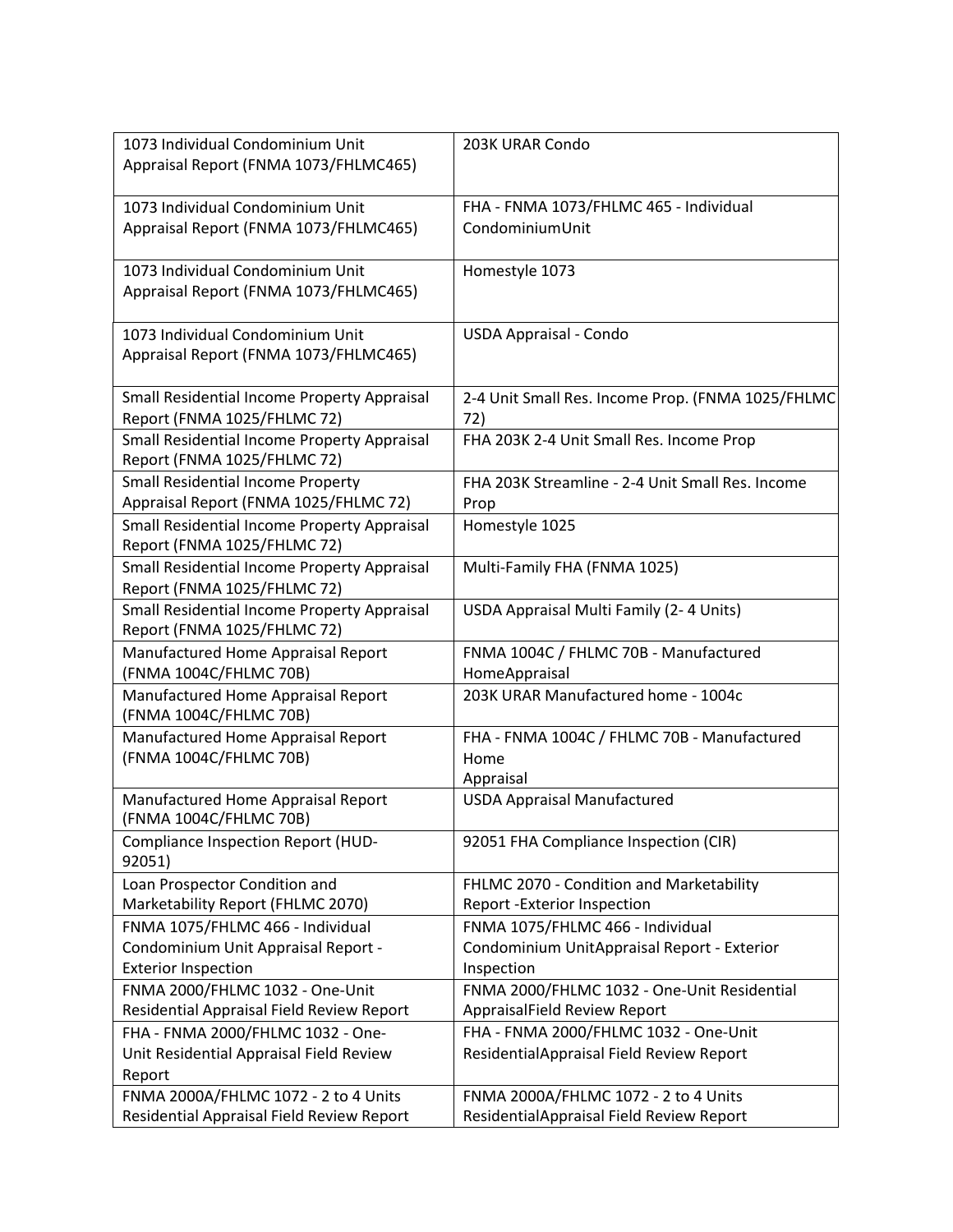| FNMA 2055/FHLMC 2055 Exterior-Only                                                              | FNMA 2055/FHLMC 2055 Exterior-Only                                                   |
|-------------------------------------------------------------------------------------------------|--------------------------------------------------------------------------------------|
| <b>Inspection Residential Appraisal Report</b>                                                  | InspectionResidential Appraisal Report                                               |
| FNMA 2075 - Desktop Underwriter Property                                                        | FNMA 2075 - Desktop Underwriter Property                                             |
| Inspection - Exterior Inspection                                                                | Inspection - Exterior Inspection                                                     |
| FNMA 2090 - Individual Cooperative<br><b>Interest Appraisal Report - Interior</b><br>Inspection | FNMA 2090 - Individual Cooperative Interest<br>AppraisalReport - Interior Inspection |
| FNMA 2095 - Individual Cooperative                                                              | FNMA 2095 - Individual Cooperative Interest                                          |
| <b>Interest Appraisal Report - Exterior Inspection</b>                                          | Appraisal Report - Exterior Inspection                                               |
| FNMA 2006 - Desk Review                                                                         | FNMA 2006 - Desk Review                                                              |
| Single Family Comparable Rent Schedule                                                          | FNMA 1007 / FHLMC 1000 - Single-Family                                               |
| (FNMA 1007/FHLMC 1000)                                                                          | Comparable Rent Schedule                                                             |
| <b>Operating Income Statement (FNMA</b>                                                         | FNMA 216 / FHLMC 998 - Operating Income                                              |
| 216/FHLMC 998)                                                                                  | Statement                                                                            |
| Summary Appraisal Update Report (FNMA<br>1004D/FHLMC 442)                                       | 1004-D Reinspection                                                                  |
| <b>Certification of Completion (FNMA</b>                                                        | Reinspection or Completion (FNMA                                                     |
| 1004D/FHLMC 442)                                                                                | 1004D/FHMLC 442)                                                                     |
| Draw Inspection - Appraisal Update and<br>Completion Report (FNMA 1004D/FHLMC 442)              | Construction Inspection Report (Draw)                                                |
| Catastrophic Disaster Area Property<br>Inspection Report (CDAIR)                                | <b>Disaster Area Inspection Report</b>                                               |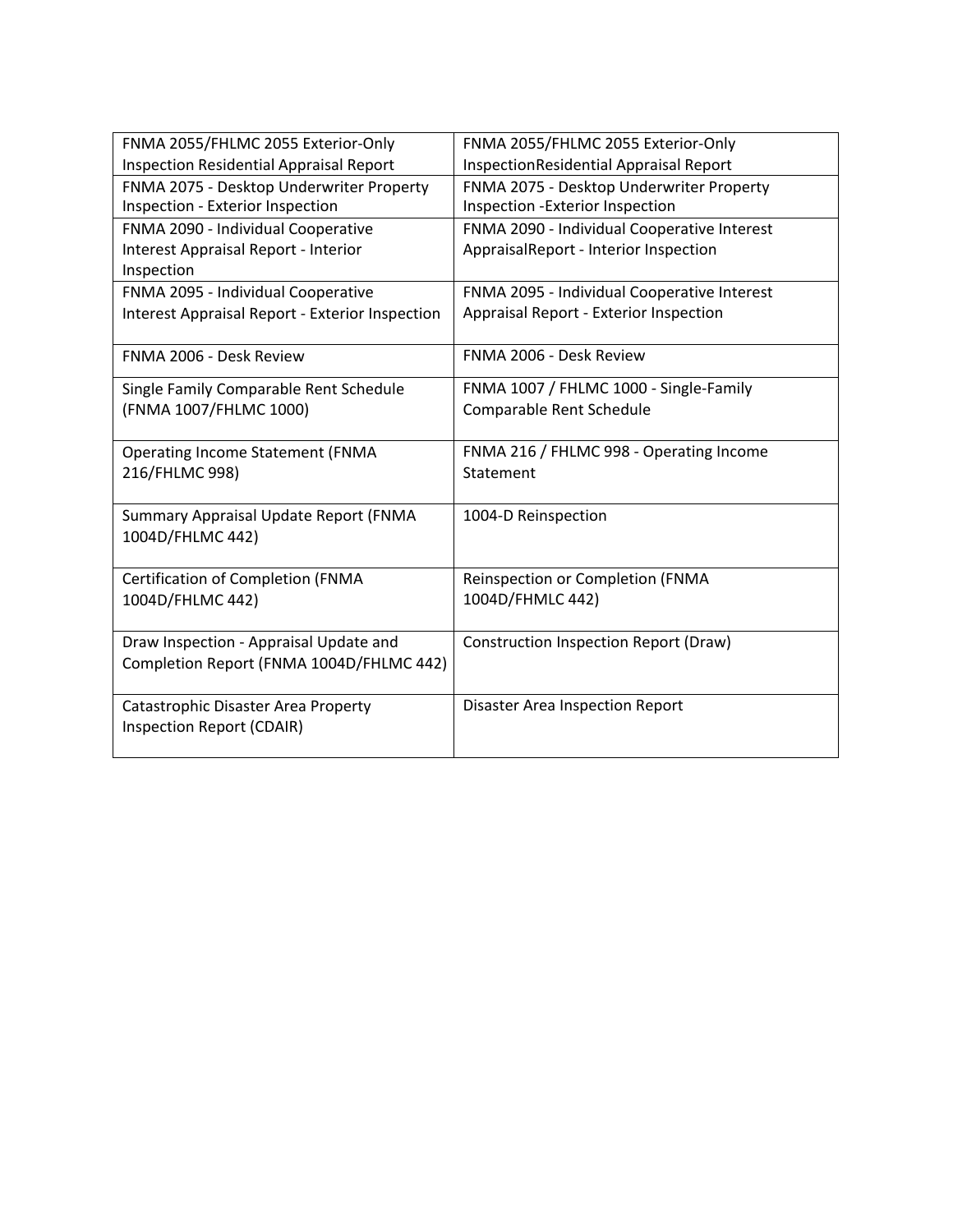

# **Selecting Multiple Appraisal Product**

### <span id="page-3-0"></span>Figure 2: ClosingCorp Fees Questions tab

| Create a New File           | <b>File Data</b><br><b>Questions</b><br>SmartFees Reports<br>Audit Log<br>Fees                                  |  |  |  |
|-----------------------------|-----------------------------------------------------------------------------------------------------------------|--|--|--|
| Open an<br>Set up P         | $\overline{\mathbf{x}}$<br><b>Appraisal Product Name</b>                                                        |  |  |  |
| <b>File Sun</b>             | □ 1004MC Market Conditions Addendum to the Appraisal Report                                                     |  |  |  |
| <b>SmartFe</b><br>2849142   | 7 1073 Individual Condominium Unit Appraisal Report (FNMA 1073/FHLMC 465)                                       |  |  |  |
| Loan Pu                     | Appraisal Update and Completion Report (FNMA 1004D/FHLMC 442)                                                   |  |  |  |
| Refinanc                    | Automated Valuation Model (AVM)                                                                                 |  |  |  |
| Loan Nu                     | Catastrophic Disaster Area Property Inspection Report (CDAIR)<br>0                                              |  |  |  |
| <b>Property</b><br>222 hara | Certification of Completion (FNMA 1004D/FHLMC 442)<br>u                                                         |  |  |  |
| danville.                   | Operating Income Statement (FNMA 216/FHLMC 998)                                                                 |  |  |  |
| Map 703-V5                  | Residential Appraisal Review - Desk Review                                                                      |  |  |  |
|                             | Residential Appraisal Review - Enhanced Desk Review<br>п                                                        |  |  |  |
|                             | Single Family Comparable Rent Schedule (FNMA 1007/FHLMC 1000)                                                   |  |  |  |
|                             | Summary Appraisal Update Report (FNMA 1004D/FHLMC 442)                                                          |  |  |  |
|                             | <b>GA UTILETIC</b><br>$\odot$ No<br>O Yes<br>Are individuals being added to or removed<br>from property title?* |  |  |  |

# **Unbundled Products**

### <span id="page-3-1"></span>Table 1: List of Appraisal Products that were unbundled

|                                        | <b>Unbundled New Appraisal Product Names</b> | <b>Current Appraisal product name</b>     |
|----------------------------------------|----------------------------------------------|-------------------------------------------|
| $\bullet$                              | Small Residential Income PropertyAppraisal   | FNMA 1025/FHLMC 72 with 1007- Small       |
|                                        | Report (FNMA 1025/FHLMC 72)                  | <b>Residential Income Property Report</b> |
| Single Family Comparable Rent Schedule |                                              |                                           |
|                                        | (FNMA 1007/FHLMC 1000)                       |                                           |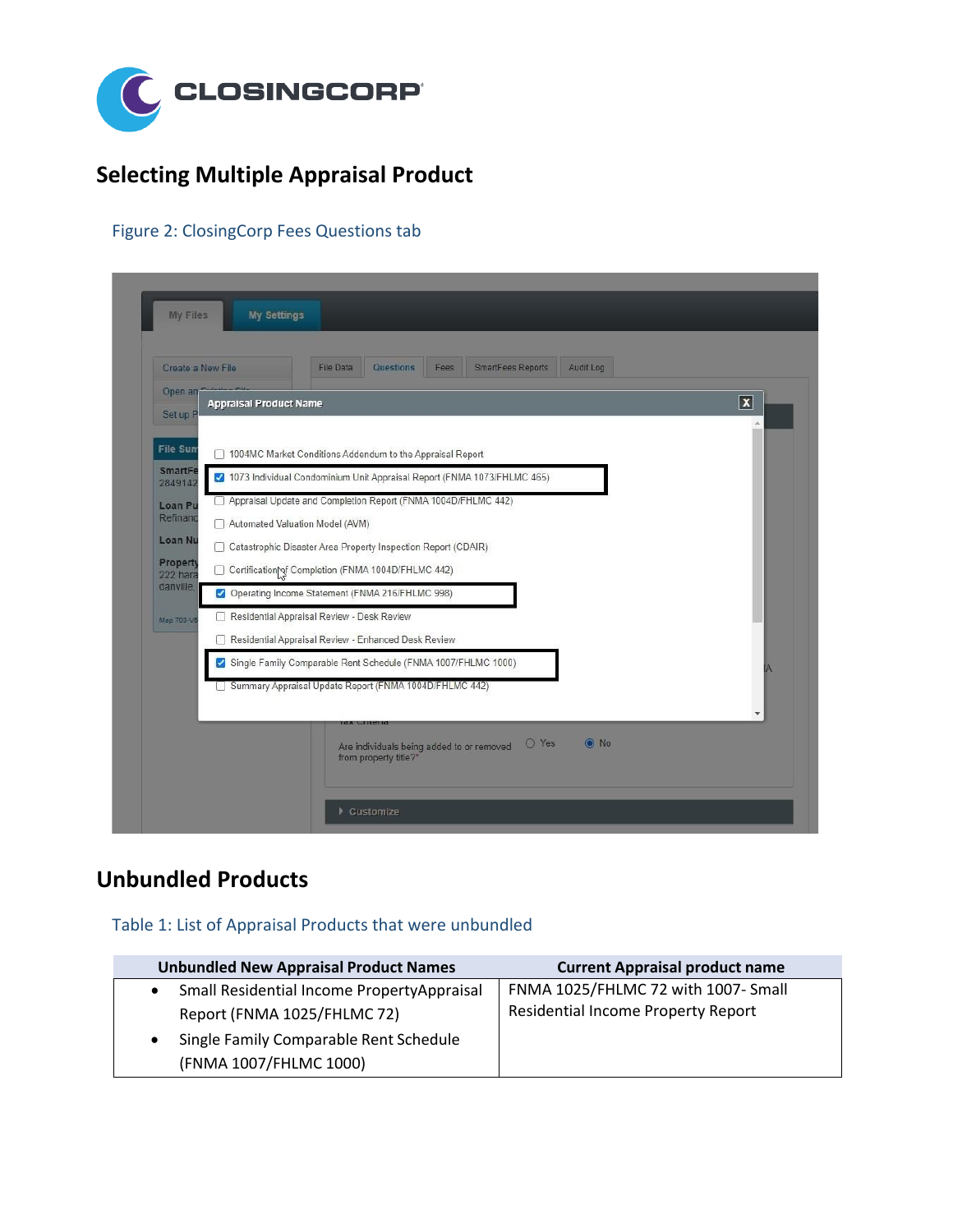

| $\bullet$ | 1004 Uniform Residential Appraisal Report<br>(FNMA 1004/FHLMC 70)         | Single Family Investment (1004, 1007, and<br>216)                    |
|-----------|---------------------------------------------------------------------------|----------------------------------------------------------------------|
|           | Single Family Comparable Rent Schedule<br>(FNMA 1007/FHLMC 1000)          |                                                                      |
|           | <b>Operating Income Statement (FNMA</b><br>216/FHLMC 998)                 |                                                                      |
| $\bullet$ | 1004 Uniform Residential Appraisal Report<br>(FNMA 1004/FHLMC 70)         | Single Family FHA Investment (1004, 1007,<br>and 216)                |
|           | Single Family Comparable RentSchedule<br>(FNMA 1007/FHLMC 1000)           |                                                                      |
|           | <b>Operating Income Statement (FNMA</b><br>216/FHLMC 998)                 |                                                                      |
| $\bullet$ | 1004 Uniform Residential Appraisal Report<br>(FNMA 1004/FHLMC 70)         | SFR Non Owner-Occupied residence with a<br>Rent Schedule (1004+1007) |
|           | Single Family Comparable Rent Schedule<br>(FNMA 1007/FHLMC 1000)          |                                                                      |
| $\bullet$ | 1073 Individual Condominium UnitAppraisal<br>Report (FNMA 1073/FHLMC 465) | Condo 1073 (w/1007 and 216)                                          |
|           | Single Family Comparable RentSchedule<br>(FNMA 1007/FHLMC 1000)           |                                                                      |
|           | <b>Operating Income Statement (FNMA</b><br>216/FHLMC 998)                 |                                                                      |
| $\bullet$ | 1073 Individual Condominium UnitAppraisal<br>Report (FNMA 1073/FHLMC 465) | FHA Condo 1073 (w/1007 and 216)                                      |
|           | Single Family Comparable RentSchedule<br>(FNMA 1007/FHLMC 1000)           |                                                                      |
|           | <b>Operating Income Statement (FNMA</b><br>216/FHLMC 998)                 |                                                                      |
| $\bullet$ | 1073 Individual Condominium UnitAppraisal<br>Report (FNMA 1073/FHLMC 465) | Condo 1073 (w/1007)                                                  |
|           | Single Family Comparable Rent Schedule<br>(FNMA 1007/FHLMC 1000)          |                                                                      |

### Table 2: Add-ons that have become products

| <b>Old Name</b>                        | <b>New Name</b>                                               |
|----------------------------------------|---------------------------------------------------------------|
| Construction inspection report (draw)  | Draw Inspection - Appraisal Update and Completion Report      |
|                                        | (FNMA 1004D/FHLMC 442)                                        |
| <b>Disaster Area Inspection</b>        | <b>Catastrophic Disaster Area Property Inspection (CDAIR)</b> |
| FNMA 1007 / FHLMC 1000 - Single        | Single Family Comparable Rent Schedule (FNMA 1007/FHLMC       |
| <b>Family Comparable Rent Schedule</b> | 1000)                                                         |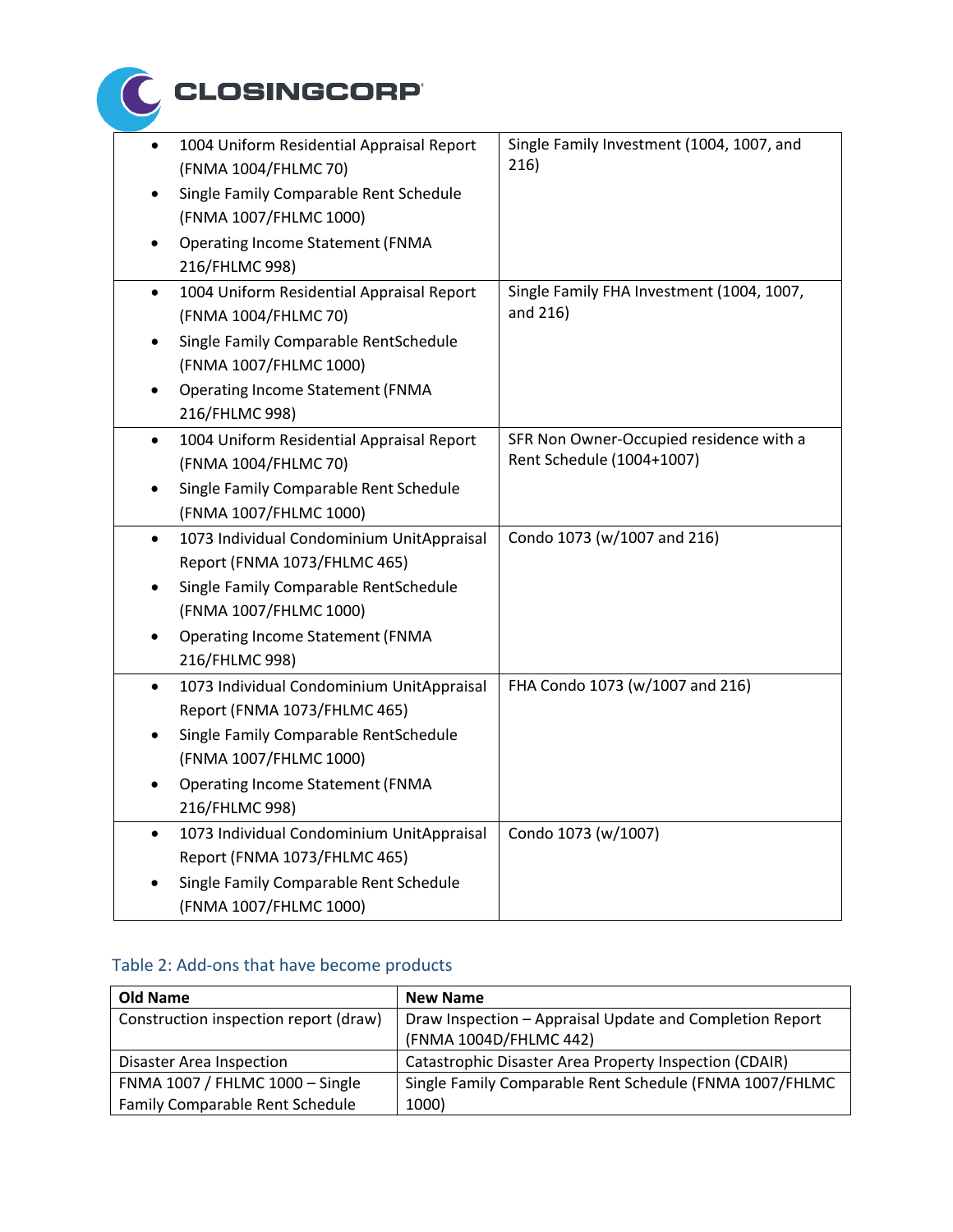

| FNMA 216 / FHLMC 998 Operating   | Operating Income Statement (FNMA 216/FHLMC 998)       |
|----------------------------------|-------------------------------------------------------|
| <b>Income Statement</b>          |                                                       |
| Reinspection or Completion (FNMA | Certification of Completion (FNMA 1004D/FHLMC 442)    |
| 1004D/FHMLS 442)                 |                                                       |
| 1004-D Reinspection              | Summary Appraisal Update Report (FNMA 1004D/FHLMC442) |

### **New appraisal products and Add-ons:**

- 1. The following new appraisal products have been added to the ClosingCorp Feesapplication.
	- a. Appraisal Update and Completion Report (FNMA 1004D/FHLMC 442).
	- b. 1004MC Market Conditions Addendum to the Appraisal Report.
- 2. The following new appraisal add-ons have been added to the ClosingCorp Feesapplication.
	- a. Conversion from Conventional to FHA.

Note: These products and add-ons will be available for selection as and when we update rates for the AMC provider.

### RENOVATION LOAN PROCESSING

Expanding support for various renovation loan types including support for Homestyle renovation, VA and USDA renovation loans and enhancements to the FHA 203k renovation loans.

#### <span id="page-5-0"></span>KEY ENHANCEMENTS

- 1. The following loan types will now have renovation loans:
	- **a.** Conventional Homestyle renovation loans **new**
	- **b.** VA VA renovation loans **new**
	- **c.** USDA/Rural Housing USDA escrow holdback rehab programs **new**
	- **d.** FHA203K FHA renovation loans currently supported
- 2. New Renovation flag to denote it's a renovation loan (see Figure 5).
- 3. New Limited/Streamline renovation flag to indicate if it's a limited orstreamline renovation (see Figure 6).

Note: Renovation loans can only be selected as a first lien position. This functionality is not available for seconds. Also, Clients will have the ability to have their whitelist updated to support renovationloans.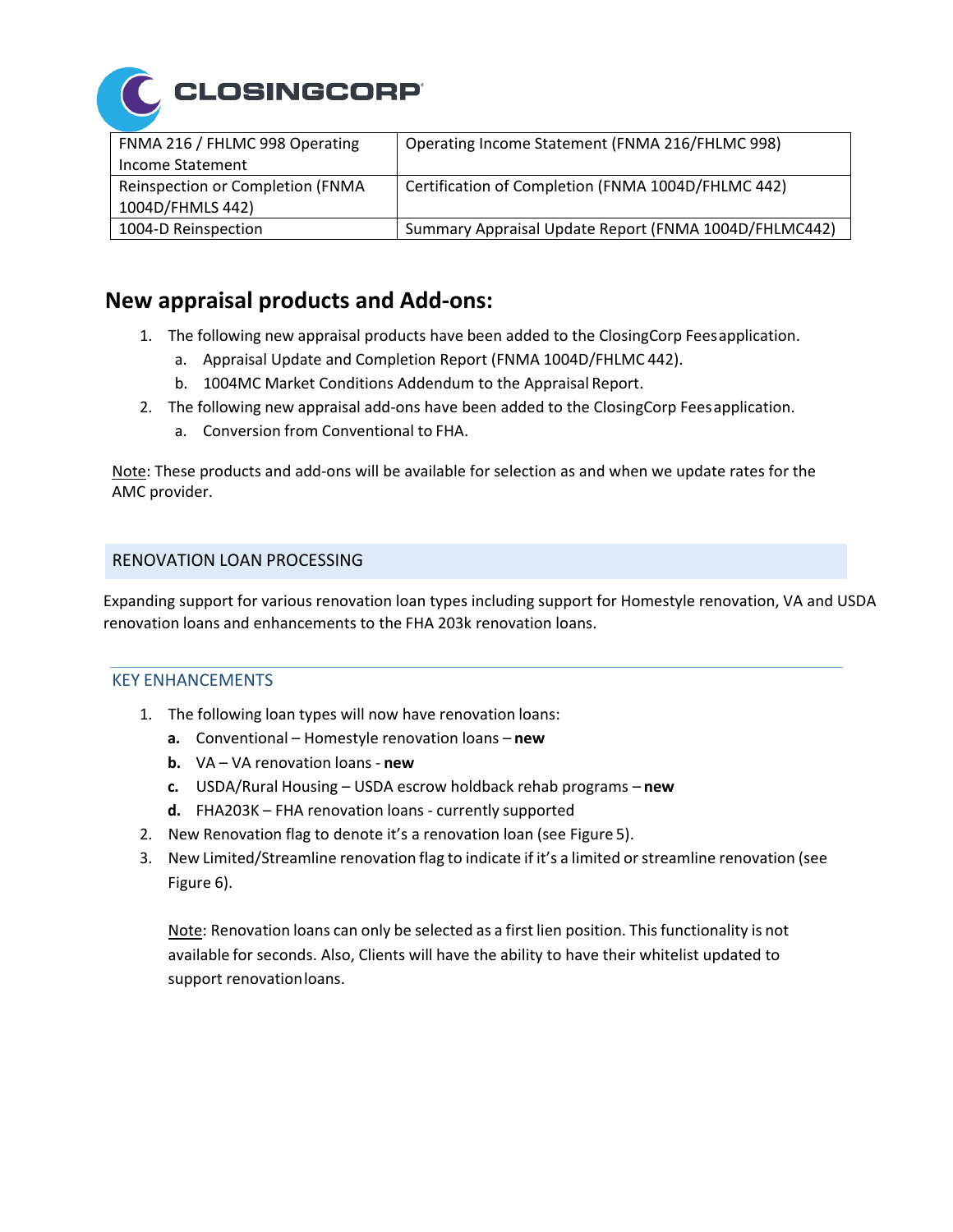

#### UI ENHANCEMENTS

- The ClosingCorp Fees application has been modified to include a **Renovation** flag and a **Limited/Streamline renovation** flag to denote if the renovation loan is a full or limited/streamlinerenovation.
- When a loan is set to be a Renovation loan then the **Loan Type** dropdown will only display loan types that the application supports for a renovation loan namely Conventional, FHA 203k, VA and USDA/Ruralhousing (see Figure 5).
- The **Questions** tab on the application will also display a **Is this a Limited/Streamline Renovation?**
- question which allows the user to denote if it's a limited or streamline renovation loan (see Figure 6).

| Create a New File     | <b>File Data</b><br>Questions<br>Fees | SmartFees Reports                                                           |             |
|-----------------------|---------------------------------------|-----------------------------------------------------------------------------|-------------|
| Open an Existing File |                                       |                                                                             |             |
| Set up Preferences    | Transaction Type*                     | Purchase                                                                    | $\check{ }$ |
|                       | Renovation Loan*                      | ⊙ Yes<br>$\bigcirc$ No                                                      |             |
|                       | Closing/Settlement Date*              | 01/28/2021                                                                  |             |
|                       | Loan Number                           |                                                                             |             |
|                       | <b>Property Address</b>               | 124 10th St                                                                 |             |
|                       | City                                  | <b>West Easton</b>                                                          |             |
|                       | $ZIP*$                                | 18042                                                                       |             |
|                       | County, State                         | Northampton, PA                                                             | v           |
|                       | Loan Type*                            | Conventional                                                                | $\check{ }$ |
|                       | Property Type*                        | <b>Conventional</b><br><b>FHA 203k</b><br>VA<br><b>USDA / Rural Housing</b> |             |

### Figure 5: Renovation Loan button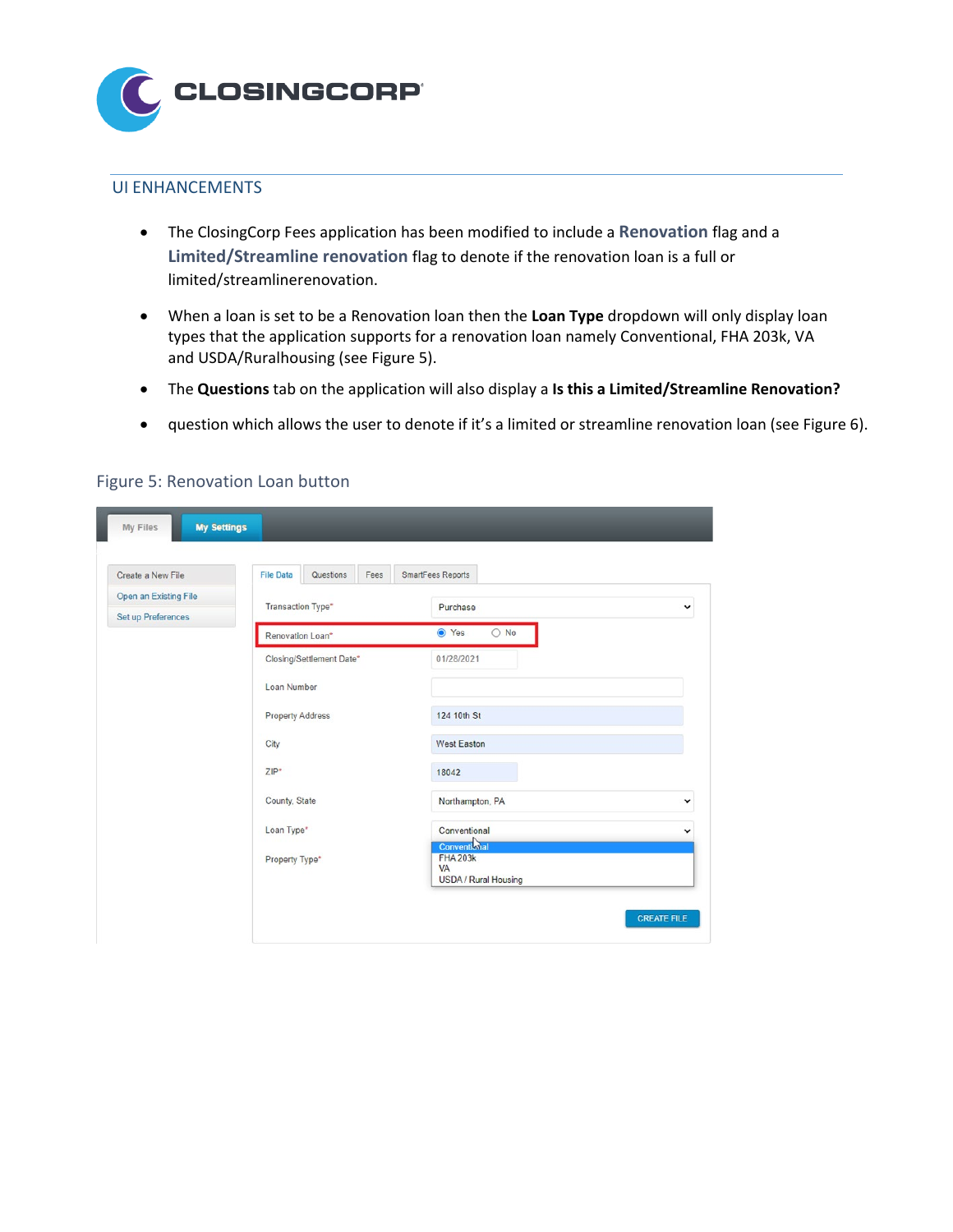

Figure 6: ClosingCorp Fees Questions Tab-Limited/Streamline Renovation Flag

| <b>File Data</b>                    | <b>Questions</b>                            | Fees | SmartFees Reports |                | Audit Log                                 |   |                         |  |
|-------------------------------------|---------------------------------------------|------|-------------------|----------------|-------------------------------------------|---|-------------------------|--|
|                                     |                                             |      |                   |                |                                           |   |                         |  |
|                                     | <b>Required Fields</b>                      |      |                   |                |                                           |   |                         |  |
|                                     | <b>Total Loan Amount*</b>                   |      |                   |                |                                           |   |                         |  |
|                                     | Purchase Price*                             |      |                   |                |                                           |   |                         |  |
|                                     | Amortization Type*                          |      |                   |                |                                           | ◡ |                         |  |
| $(PID)^*$                           | Is this property a Planned Unit Development |      |                   | $\bigcirc$ Yes | No<br>$\bullet$                           |   |                         |  |
|                                     | <b>Estimated Property Value</b>             |      |                   |                |                                           |   |                         |  |
|                                     | Occupancy Type*                             |      |                   |                |                                           | v |                         |  |
|                                     | Is this a Limited/Streamline Renovation?    |      |                   | <b>◎</b> Yes   | No<br>0                                   |   |                         |  |
| Property still under construction?* |                                             |      | $\bigcirc$ Yes    | $\odot$ No     |                                           |   |                         |  |
|                                     | Appraisal Product Name*                     |      |                   |                | □ Click here to change appraisal products |   |                         |  |
|                                     |                                             |      |                   |                |                                           |   |                         |  |
| Þ.                                  | <b>Customize</b>                            |      |                   |                |                                           |   |                         |  |
|                                     |                                             |      |                   |                |                                           |   | <b>CONTINUE TO FEES</b> |  |

## Encompass Updates

### <span id="page-7-0"></span>**FHA203K Renovation Loans:**

Updates made in Encompass for FHA203K renovation loans will automatically be pulled into ClosingCorp Fees.

Encompass users will use the FHA Management form to make updates.

- 1. Encompass users will set the purpose of the loan to **203K** in field 3000 inEncompass.
- 2. Encompass users will set the 203(K) limited program indicator in field MAX23.117.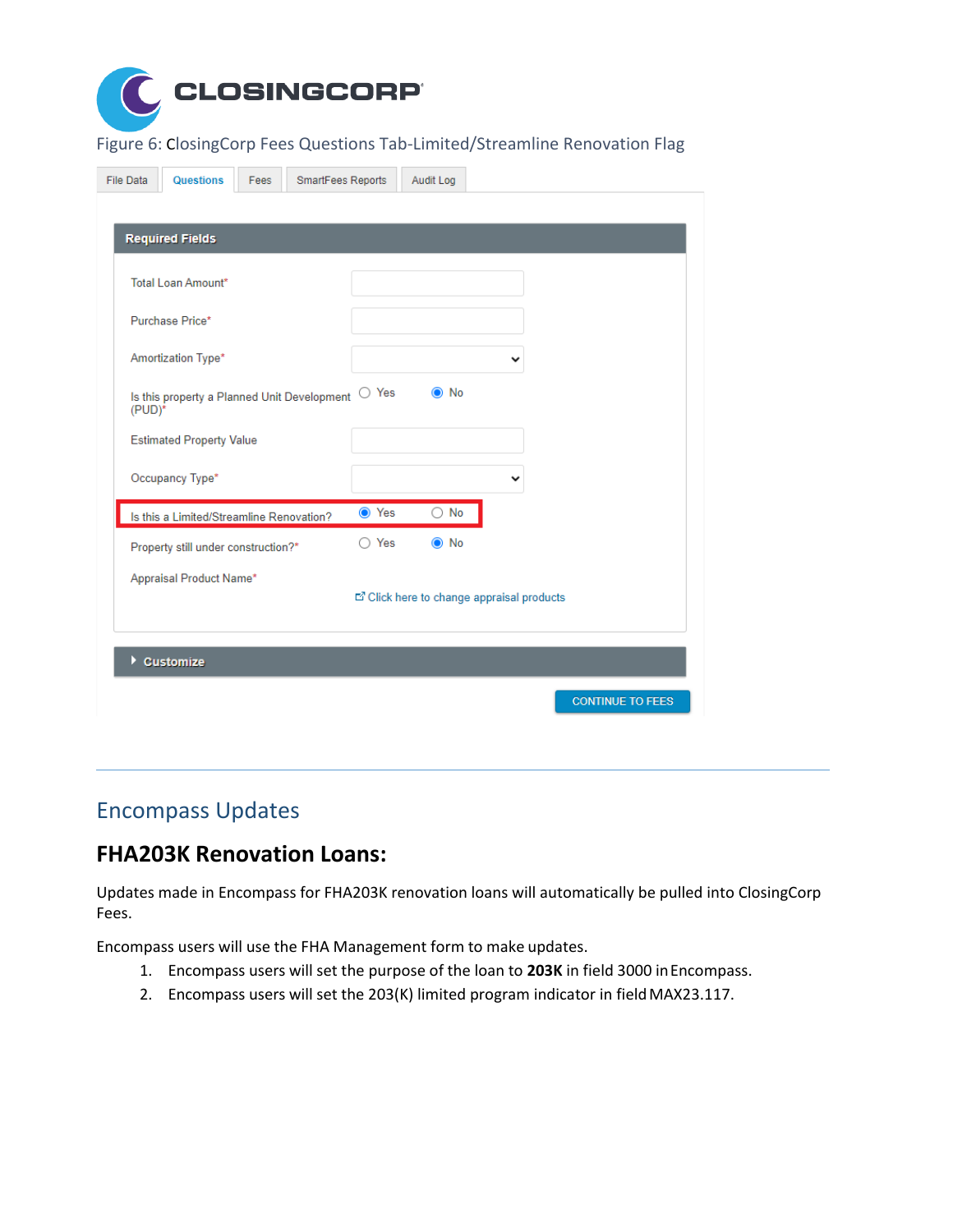

Figure 7: FHA Management Form – 203K Limited Program checked

| Purpose of Loan                      |  |
|--------------------------------------|--|
| $\vee$ Purchase                      |  |
| No Cash-Out Refinance                |  |
| Cash-Out Refinance                   |  |
| Simple Refinance (FHA to FHA)        |  |
| Streamline Refinance (w/ appraisal)  |  |
| Streamline Refinance (w/o appraisal) |  |
| Construction                         |  |
| Construction - Perm                  |  |
| <b>Energy Efficient Mortgage</b>     |  |
| Building On Own Land                 |  |
| <b>HUD REO</b>                       |  |
| $\sqrt{203(k)}$                      |  |

Figure 8: FHA Management Form – 203K Limited Program checked